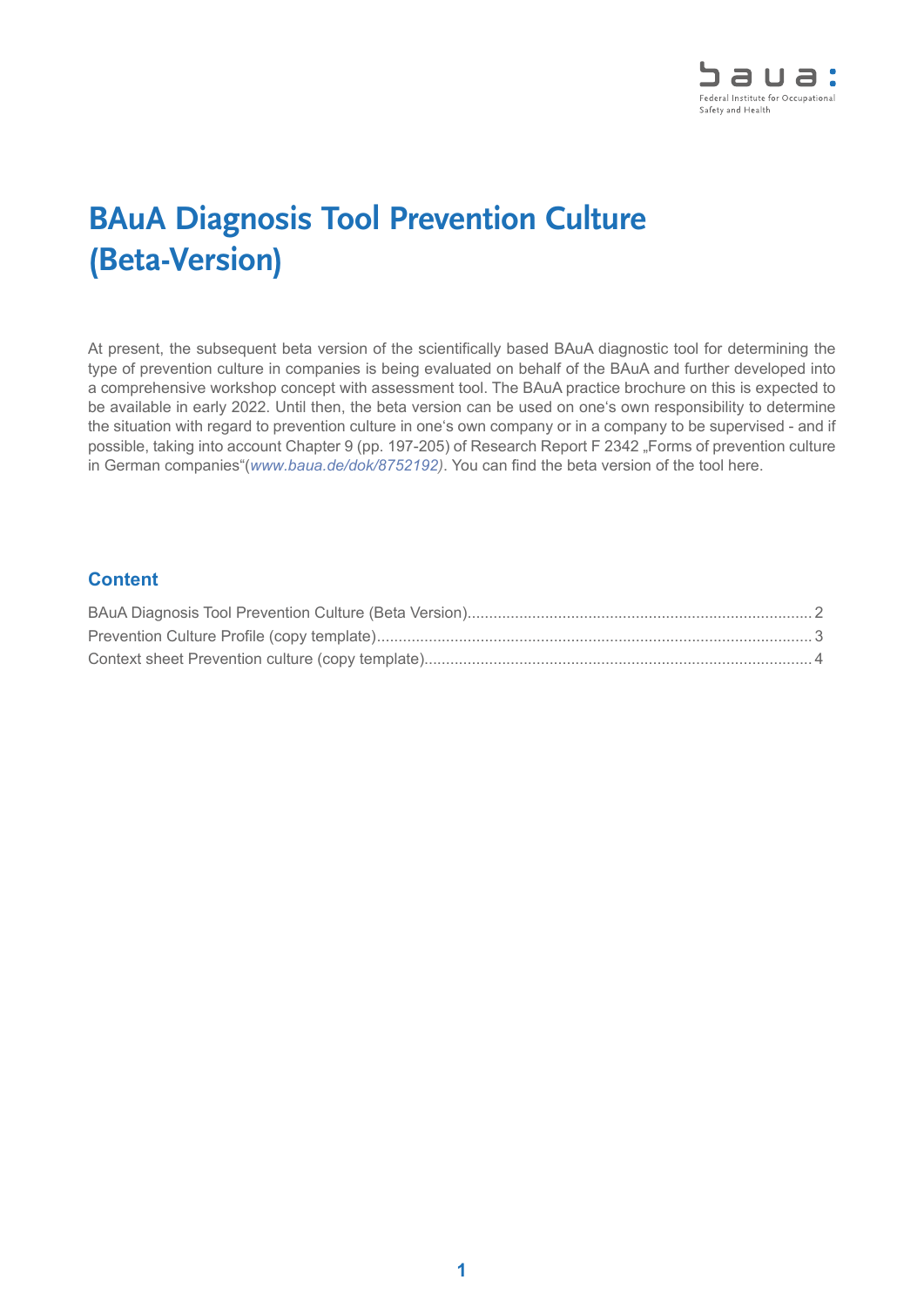<span id="page-1-0"></span>

| <b>BAuA Diagnosis Questionnaire Prevention Culture:</b> |                                                                                                                                                                            |        |                |  |  |
|---------------------------------------------------------|----------------------------------------------------------------------------------------------------------------------------------------------------------------------------|--------|----------------|--|--|
| Do you agree? (Beta Version)                            |                                                                                                                                                                            |        |                |  |  |
| Own culture Orientation<br>"Standard Setters"           | Our employees can identify risks themselves and respond appropriately.                                                                                                     | П      | $\perp$        |  |  |
|                                                         | Legal requirements are not enough to be active in occupational health and safety;<br>you also have to be convinced of the cause.                                           | П      | $\perp$        |  |  |
|                                                         | We do not have the resources to always implement occupational safety and health<br>protection in compliance with the law.                                                  | П      |                |  |  |
|                                                         | If you stop getting better at occupational health and safety, you stop being good.                                                                                         | П      |                |  |  |
|                                                         | (Number of crosses in fields highlighted in gray) $\Sigma$                                                                                                                 |        |                |  |  |
| Key Figures Orientation                                 | It is important that the supervisory authorities of the federal states and the em-<br>ployers' liability insurance associations go into the plants and check up on things. | ⊔      |                |  |  |
|                                                         | We also analyze near-accidents so that not one person has a serious accident<br>where two have already tripped and almost fallen.                                          | $\Box$ |                |  |  |
| "Systematicians"                                        | Our management does not want to be accused of not doing enough for health<br>and safety at work.                                                                           | $\Box$ |                |  |  |
|                                                         | In occupational health and safety, too, key figures are the management's bench-<br>marks.                                                                                  | $\Box$ |                |  |  |
|                                                         | (Number of crosses in fields highlighted in gray) $\Sigma$                                                                                                                 |        | $\overline{2}$ |  |  |
|                                                         | We expect our employees to actively address potential hazards.                                                                                                             | П      |                |  |  |
|                                                         | No accident can be dismissed as just bad luck. For every accident or near-miss,<br>there are backgrounds that need to be clarified.                                        | П      |                |  |  |
| "Error Avoider"                                         | The density of regulations is increasing all the time. Today, almost everything is<br>regulated by law, including occupational safety.                                     | $\Box$ |                |  |  |
| People at the center                                    | The main task in occupational health and safety is to talk to employees on an<br>ongoing basis about safe and healthy behaviour.                                           | ⊔      | $\Box$         |  |  |
|                                                         | (Number of crosses in fields highlighted in gray) $\Sigma$                                                                                                                 |        | 3              |  |  |
|                                                         | It is almost impossible to implement all the regulations, and the actual work suffers<br>as a result.                                                                      |        |                |  |  |
|                                                         | We are happy when we can outsource tasks in occupational health and safety.                                                                                                | П      |                |  |  |
| Priority Technology<br>"Technicians"                    | We would like to see more suggestions and impetus from the employers' liability<br>insurance associations.                                                                 | $\Box$ |                |  |  |
|                                                         | Keeping technology at a safe level is more than half the battle in occupational<br>safety.                                                                                 | $\Box$ |                |  |  |
|                                                         | (Number of crosses in fields highlighted in gray) $\Sigma$                                                                                                                 |        | 4              |  |  |
|                                                         | Workers have a personal responsibility to avoid putting themselves in harm's way.                                                                                          | $\Box$ |                |  |  |
| "Do-it-yourselfer"<br>Self-reference                    | Accidents that happen even though you use safe, healthy technology are unavo-<br>idable.                                                                                   | $\Box$ |                |  |  |
|                                                         | Some accidents are like slipping on wet grass. They will always happen and there<br>is nothing we can do about them.                                                       | П      |                |  |  |
|                                                         | The competence of our employees is what best protects our operations from<br>health hazards and accidents.                                                                 | $\Box$ |                |  |  |
|                                                         | (Number of crosses in fields highlighted in gray) $\Sigma$                                                                                                                 |        | 5              |  |  |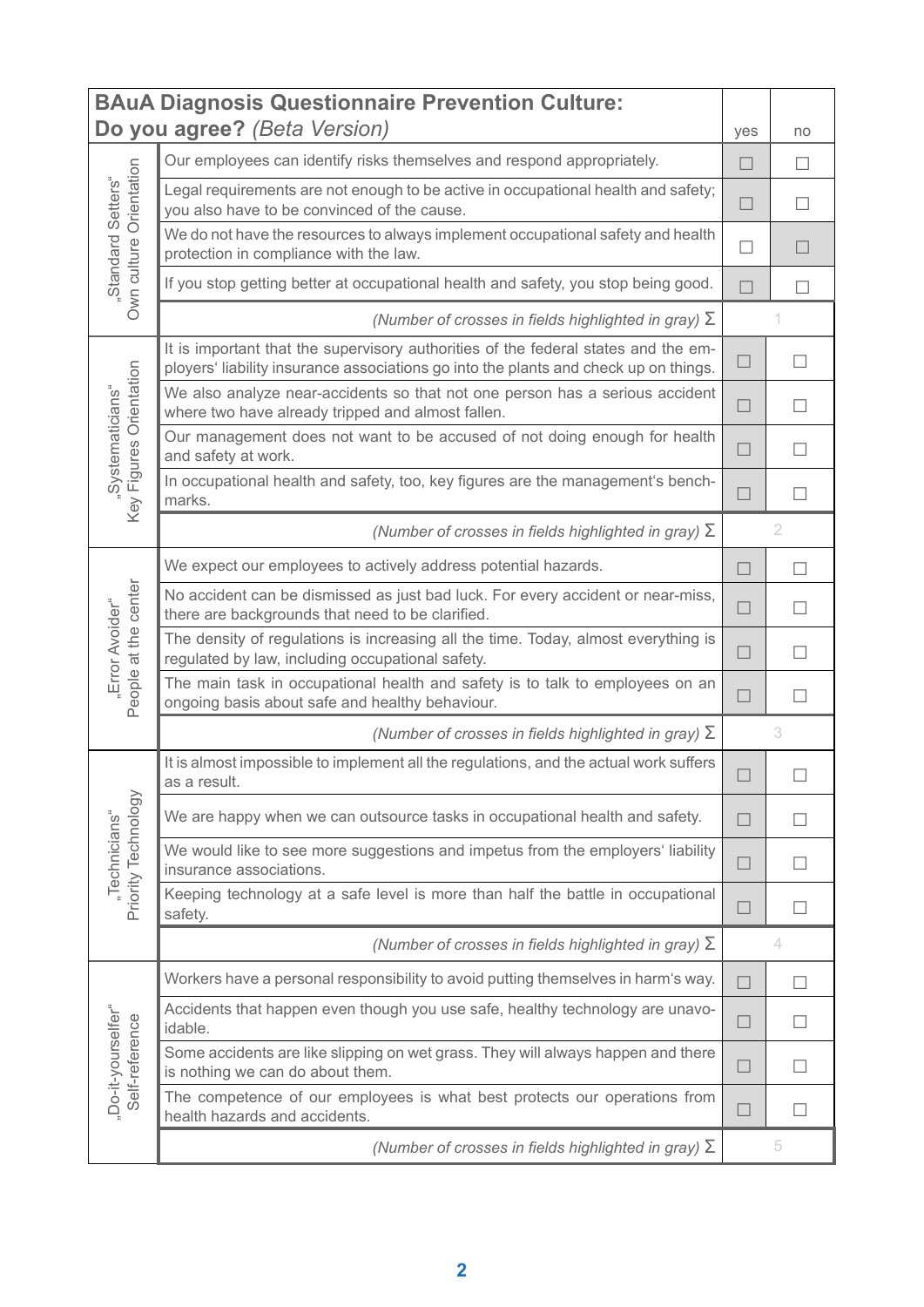## **Prevention Culture Profile (copy template)**

<span id="page-2-0"></span>

The calculated totals (fields 1-5) are plotted on the corresponding axes. Values between three and four indicate that the operation belongs to this type.